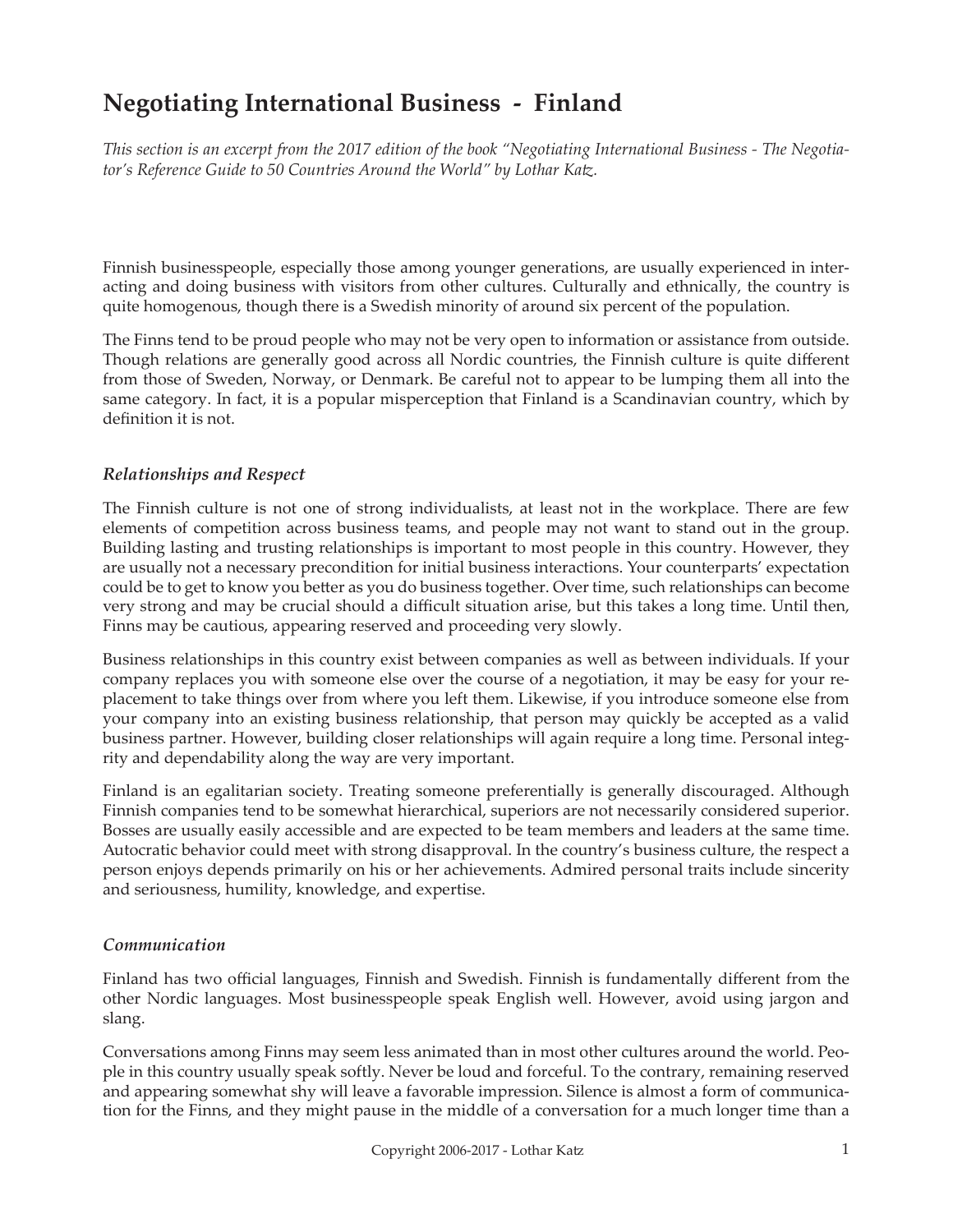foreigner may find comfortable. Do not rush to fill in these pauses since your counterparts may only be taking time to think or formulate their thoughts. Never assume that extensive silence conveys a negative message–in Finland, this is rarely the case. Interrupting others is considered rude. Emotions are rarely shown in public, and the lively exuberance Americans often display can make Finns very uncomfortable. People generally converse standing about three to four feet apart.

Since confrontation is mostly avoided, Finnish communication is usually quite indirect. When rejecting an offer or proposal, they may resort to polite phrases that may not always clearly convey the message, trying to preserve the harmony instead. On the other hand, Finns strive to keep business conversations focused on facts and objectives. By listening carefully, you will be able to pick out the key messages. Once your counterparts have become very comfortable with you, the communication often becomes more direct.

Finns use body language sparingly, and their facial expressions can be hard to read. Avoid talking with your hands or making physical contact. Do not fold your arms since this could be interpreted as arrogant. Eye contact should be frequent, especially when you are talking, as this conveys sincerity and helps build trust.

# *Initial Contacts and Meetings*

Having a local contact can be an advantage but is usually not a necessary precondition to doing business in Finland. Negotiations in Finland may be conducted by individuals or teams of negotiators. It is beneficial to make sure that your team is well aligned in order to avoid confusing and irritating your counterparts.

Scheduling meetings in advance is required. However, you can sometimes do this on short notice, especially if the parties have had previous business interactions. Avoid rescheduling meetings if you can. Finns value punctuality. At any meeting, whether business or social, it is therefore best to be right on time. Arriving late, and also being early, may be taken as a sign of disrespect. Expect meetings to end on or close to the scheduled time.

Names are usually given in the order of first name, family name. Using *Mr./Mrs./Miss* plus the family name is acceptable, but people are also commonly addressed only with their professional title, especially if they hold a senior position. Academic titles are less important and do not need to be used unless someone introduces themselves with one. Before calling Finns by their first names, wait until they offer it. Introductions are accompanied by firm handshakes.

The exchange of business cards is common practice. Most businesspeople in Finland read English, so there is no need to have your card translated. Showing academic degrees on your card is not important. When presenting your card, smile and keep eye contact, then take a few moments to look at the card you received.

Meetings usually get right down to business with little or no small talk. Keep in mind that Finns are sincere people who dislike superficiality in conversation. Humor rarely has a place in business discussions, one's private life should not be discussed there at all, and personal comments should also be avoided. Business is a serious matter in Finland, and meetings can be quite formal. While the primary purpose of the first meeting is to become acquainted, the discussion will mostly focus on business topics. It is unrealistic to expect initial meetings to lead to straight decisions.

Presentations should be short, concise, and clearly structured. Include facts and figures wherever appropriate. Your audience may not interrupt you to ask questions, so allow sufficient time for questions and clarifications at the end. Exaggerations and hype are often counterproductive since people will not believe them and may question your integrity. The appearance of your presentation materials is not very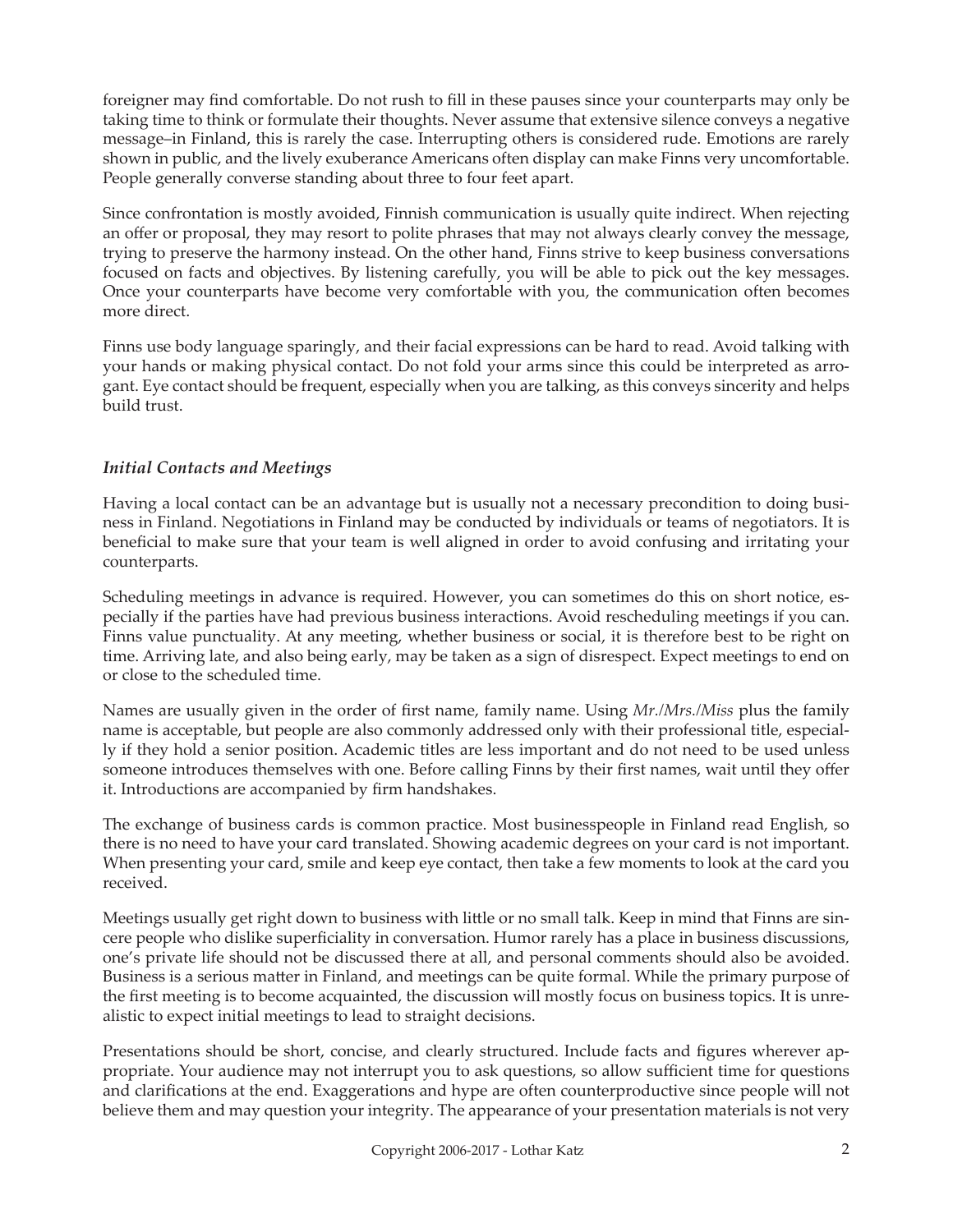important as long as you include good and easy-to-understand visuals. Having your English-language handout materials translated to Finnish is not required but will be appreciated.

# *Negotiation*

**Attitudes and Styles –** To Finns, negotiating is usually a joint problem-solving process. Buyer and seller in a business deal are equal partners who both own the responsibility to reach agreement. They may focus equally on near-term and long-term benefits. The primary negotiation style is cooperative and people may be open to compromising if viewed helpful in order to move the negotiation forward. Since the Finns believe in the concept of win-win, they expect you to reciprocate their respect and trust. It is strongly advisable to avoid open confrontation or conflict, and to remain calm, unemotional, patient, and persistent.

Should a dispute arise at any stage of a negotiation, you may be able to reach resolution by focusing on logical reasoning and facts while remaining open and constructive.

**Sharing of Information –** Finnish negotiators believe in information sharing as a way to build trust. This does not mean that they will readily reveal everything you might want to know during your negotiation. However, negotiations can become very difficult if one side appears to be hiding information from the other.

**Pace of Negotiation –** Expect negotiations to be slow. The methodical and carefully planned approach the Finns use in preparing for the negotiation and gathering information takes considerable time, as does the effort needed to work out details of an agreement. Remain patient, control your emotions, and accept the inevitable delays.

The Finns generally prefer a monochronic work style. They are used to pursuing actions and goals systematically, and they dislike interruptions or digressions. When negotiating, they often work their way down a list of objectives in sequential order, bargaining for each item separately, and may be unwilling to revisit aspects that have already been agreed upon. They might have little tolerance for more polychronic counterparts challenging this approach, which they view as systematic and effective. This rigid style can be difficult to tolerate for negotiators from highly polychronic cultures, such as most Asians, Arabs, some Southern Europeans, or most Latin Americans, who could view it as closed-minded and overly restrictive. In any case, do not show irritation or anger when encountering this behavior. Instead, be willing to bargain over some items individually. Otherwise, clearly indicate that your agreement is conditional and contingent on other items.

**Bargaining –** Most Finns are not fond of bargaining and strongly dislike haggling. They also do not appreciate aggressive sales techniques. While the bargaining stage of a negotiation may take time and require several meetings, prices rarely move by more than 15 to 25 percent between initial offers and final agreement. The concept of fairness is very important to the Finns, so while it is not difficult to obtain small concessions, your counterparts expect reciprocity and may take it very negatively if the bargaining exchange is too one-sided.

Finns prefer to negotiate in a straightforward and honest style. They use few deceptive negotiation techniques, such as pretending to be disinterested in the whole deal or in single concessions. Realize that using most other tactics in this category yourself, whether it is telling lies, sending fake non-verbal messages, misrepresenting an item's value, making false demands and concessions, or claiming 'limited authority,' could jeopardize the trust between the parties and damage the negotiation. 'Good cop, bad cop' is also not advisable as the tactic may lead the Finnish side to question your trustworthiness.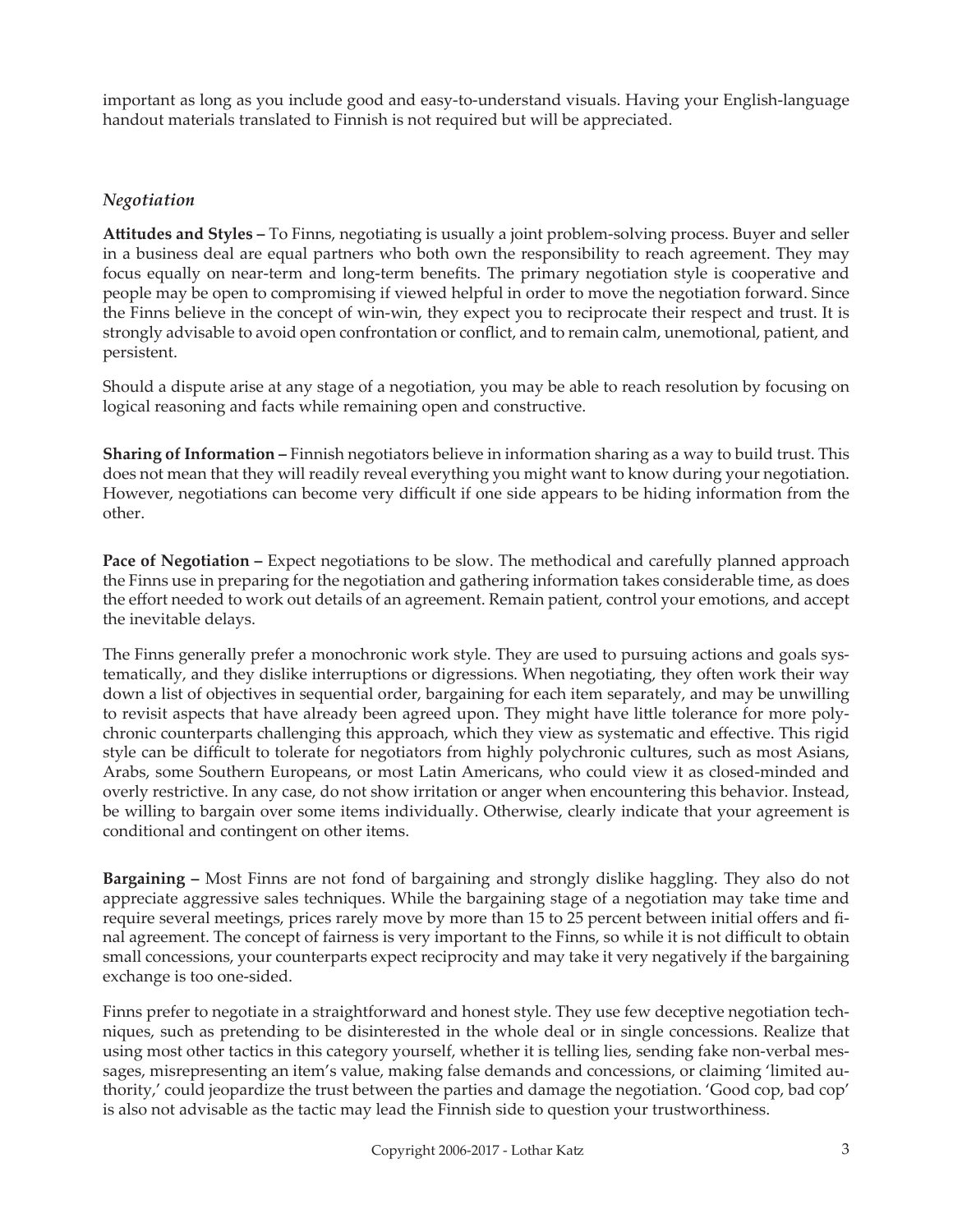Negotiators in the country use pressure techniques only as long as these can be applied in a non-confrontational fashion. They may open with their best offer, show some intransigence, or make a final offer, but often remain willing to make small compromises. Finnish negotiators may make their final offer quite early in the bargaining process, attempting to speed up the negotiation. Silence is never a negotiation technique in Finland. Be very careful when using pressure tactics such as applying time pressure, making expiring offers, or nibbling. Your counterparts likely consider these inappropriate. While the negotiation will not necessarily be over because of this, the Finnish side may become very reserved and cautious.

Avoid all aggressive tactics when negotiating with Finns. They will not shy away from open confrontation if challenged, but this is almost guaranteed to deteriorate rather than strengthen your bargaining position. Opening with an extreme offer could be viewed as an unfriendly act. It is best to open with one that is already in the ballpark of what you really expect.

All emotional negotiation techniques should be avoided when negotiating in Finland. Appeals to a personal relationship may work only if it is long-standing and very strong. Finns may employ defensive tactics such as asking direct or probing questions, or making promises.

Opening with written offers and introducing written terms and conditions can be effective tactics that could help shorten the bargaining process, which your Finnish counterparts may find desirable.

Corruption and bribery are very rare in Finland. It is strongly advisable to stay away from giving gifts of significant value or making offers that could be read as bribery.

**Decision Making –** Finnish companies are somewhat more hierarchical than in other Nordic countries. Decision makers are usually individuals, with the size of the deal determining which level in the hierarchy he or she needs to hold. However, there is a strong consensus orientation, so others are usually consulted to reach greater group support. Influencing the decision thus requires winning the support of others involved in the decision process, not only that of the most senior manager. Decision making takes some time but is usually faster than in Sweden or Norway.

When making decisions, businesspeople may apply universal principles rather than considering the specific situation. They dislike 'making exceptions' even when arguments speak in favor of doing so. Personal feelings and experiences are considered irrelevant in business negotiations, so people focus on empirical evidence, logical arguments, and objective facts. The Finns are often reluctant to take risks. If you expect them to support a risky decision, you may need to find ways for them to become comfortable with it first, for instance by explaining contingency plans, outlining areas of additional support, or by offering guarantees and warranties.

# *Agreements and Contracts*

Capturing and exchanging meeting summaries can be an effective way to verify understanding and commitments. Although interim agreements are usually kept, do not consider them final. Only a final contract signed by both parties constitutes a binding agreement.

Written contracts tend to be lengthy. They often spell out detailed terms and conditions for the core agreements as well as for many eventualities. Signing the contract is very important not only from a legal perspective, but also as a strong confirmation of your Finnish partners' commitment.

It is recommended to consult a local legal expert before signing a contract. However, it is better not to bring your attorney to the negotiation table.

Contracts are almost always dependable and the agreed terms viewed as binding. Requests to change contract details after signature could meet with strong resistance and may be considered as bad faith unless the environment has changed considerably.